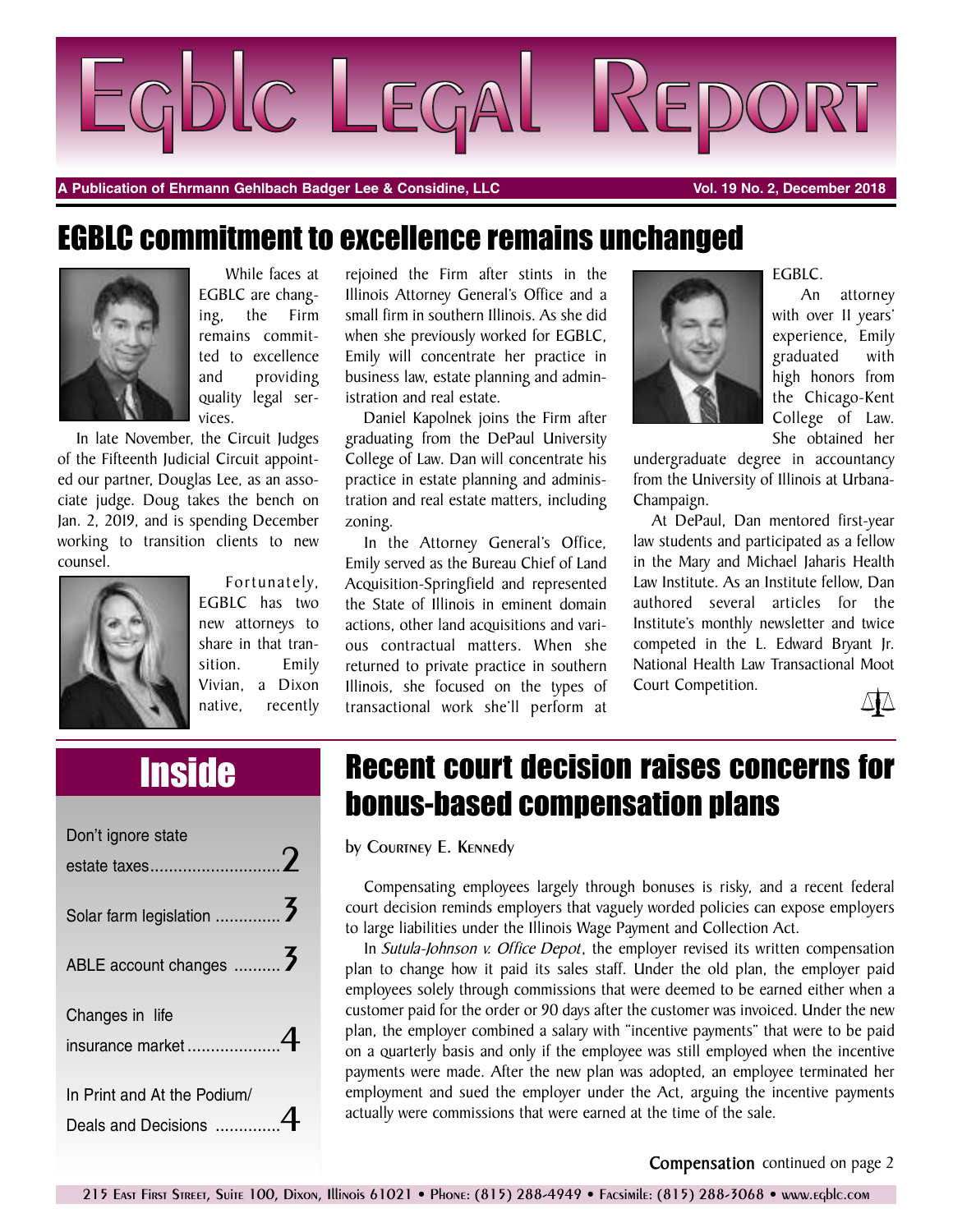# Federal tax reform does not obviate need for estate tax planning

by Emily R. Vivian

Those who think that the recent increases in the federal estate tax exemption eliminated the need to consider estate tax planning should think again.

As was widely publicized, the federal tax reform bill enacted last December increased and in fact almost doubled the federal estate tax exemption, from \$5.49 million to \$11.180 million. The increase in this exemption allows a person to transfer up to \$11.180 million at his or her death and not be subject to federal estate tax. Because of the high exemption, the vast majority of people do not need advanced estate planning to minimize potential federal estate taxes.

The federal estate tax, however, is only one potential estate tax. States in which a person resides or other states in which the person owns real estate can have their own estate taxes. Indeed, Illinois has its own estate tax, which comes into play for individuals owning at least \$4 million in net assets. Therefore, if a resident of Illinois dies owning more than \$4 million in net assets, his or her estate may be subject to the Illinois estate tax.

Persons likely to have Illinois estates valued at more than \$4 million at the



time of death should seek advice from an experienced estate planner. With proper planning, it is possible for a married couple to shelter more than \$8 million from the Illinois estate tax.

Proper sheltering can save hundreds of thousands of dollars in Illinois estate taxes. Assume, for example, that Husband and Wife are married. They jointly own \$8 million in assets. Husband's Will leaves all his property to his Wife on his death. On Husband's death, no estate tax is due, because Husband's estate is entitled to a marital deduction for the entire amount passing to Wife. Now, however, Wife owns assets worth \$8 million (this amount may increase with appreciation), and on her death, her estate could incur an Illinois estate tax of \$680,634.

If, on the other hand, Husband and Wife had seen an experienced estate planning attorney, they might have been able to avoid paying any Illinois estate tax. This planning likely would involve

using a credit-shelter trust (also referred to as a family trust).

A credit-shelter trust is generally funded with the maximum estate tax exemption (*i.e.*, \$4 million) and is taxed on the death of the first to die (the estate tax designed to be \$0). Under a creditshelter trust, the surviving spouse receives the benefit of the assets in the trust while he or she is living, but the assets are not included in the surviving spouse's estate on his or her subsequent death. For this reason, a credit-shelter trust should be funded with assets most likely to appreciate so that the assets can go grow estate tax-free.

In this example, if Husband and Wife had availed themselves of the benefit of a credit-shelter trust, Wife's estate would consist of only \$4 million on her subsequent death, and no Illinois estate tax would be due. Therefore, with adequate planning, Husband and Wife would be able to transfer an additional \$680,634 to their children or other beneficiaries that otherwise would have been paid to the state in the form of estate tax.



#### Compensation . . .

Continued from page 1

The federal appellate court hearing the case held in favor of the employee. In its ruling, the court wrote that the critical question was whether the employer's incentive payments were commissions or bonuses, as commissions and bonuses are treated differently under the Act.

Under the Act, commissions are compensation for services performed and therefore are earned in the month the employee performed the work to make the sale. Employers must pay commissions at least monthly and include commissions as part of employees' final compensation on separation from employment.

In contrast, bonuses are compensation given in addition to required compensation for services performed. Bonuses are more open-ended and provide employers with considerable discretion in imposing conditions and delaying payment.

In *Sutula-Johnson*, the court held the incentive payments were more like commissions than bonuses. Therefore, the court said, the employer could not pay these amounts only quarterly or require continued employment as a condition of receiving payment. In reaching its decision, the court essentially ignored what the employer called the payments and instead focused on the form and structure of the payment plan.

The primary lesson in *Sutula-Johnson* is that employers who wish to design bonus plans must do more than label certain payments "bonuses." Instead, they should carefully and clearly write

the plans to distinguish between compensation that is earned and compensation that is discretionary.

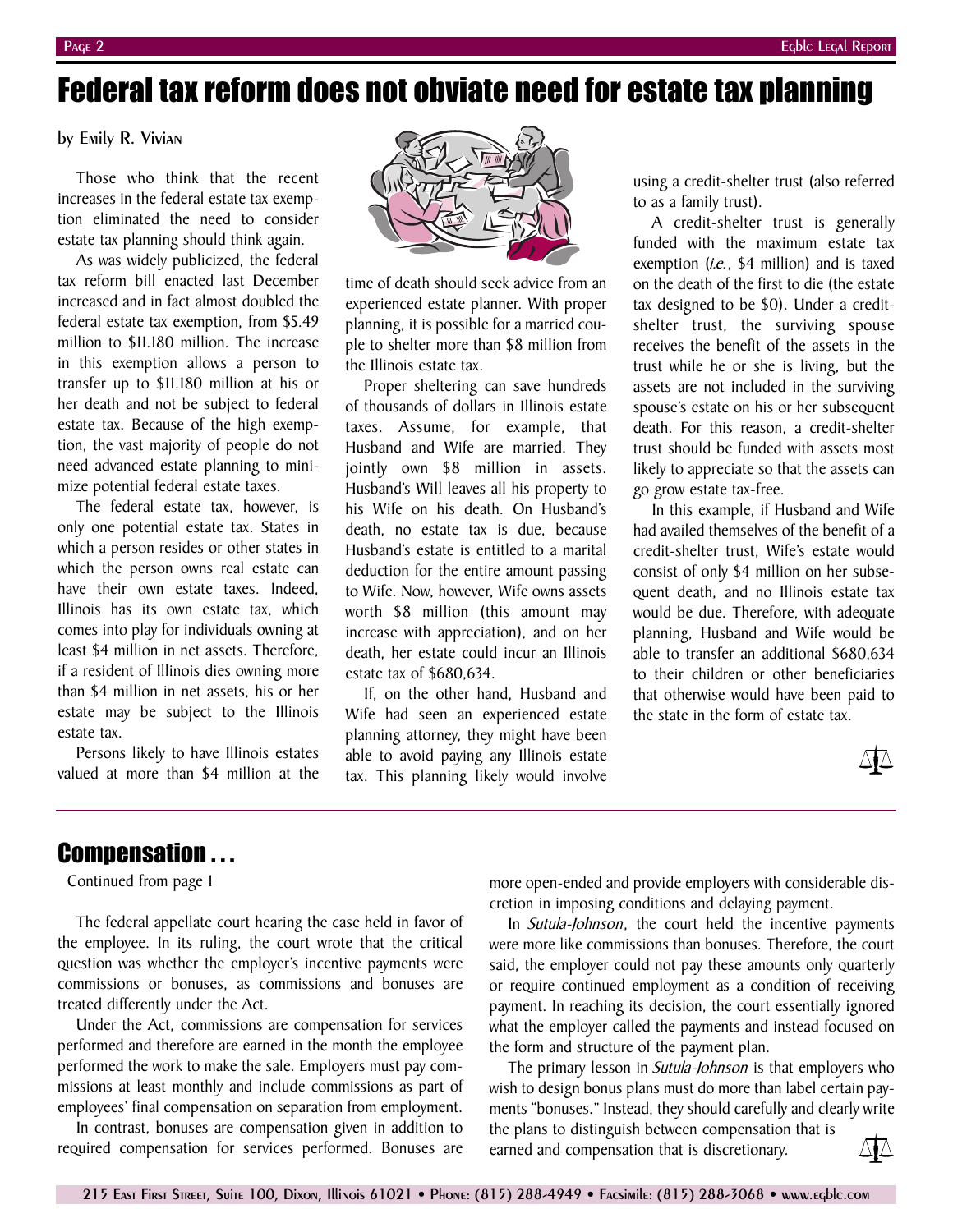# New solar farm legislation will benefit rural communities

by David W. Badger

Gov. Rauner recently signed two bills that will help ensure solar development benefits to farmers and rural communities across the state.

Senate Bill 2591 establishes guidelines to protect Illinois farmland with regard to the installation and development of solar energy systems. This law requires solar energy developers to enter into an Agricultural Impact Mitigation Agreement with the Illinois Department of Agricultural at least 45 days before construction begins.



The aim of Senate Bill 2591 is to create agreements similar to ones now required for wind energy farms and certain pipeline and transmission lines. In fact, the requirement for the mitiga-

> Congress and the Illinois G e n e r a l A s s e m b l y recently enacted legislation making ABLE accounts an even more a t t r a c t i v e



tion agreements directly stems from the state's experience with wind farm development. The provisions of the law also can be useful in negotiating leases or other agreements with solar project developers.

Senate Bill 486 sets a standard real estate tax assessment value for large solar installations, thereby creating certainty around the property taxes that solar farms will pay. This requirement is geared to help fund schools, public roadways and other criti-

cal services within the state.

According to the Illinois Solar Energy Association, which assisted in the development of both bills, each megawatt of ground-mounted solar installed in Illinois will generate an average of \$6,000-\$8,000 per year in property tax revenue. The ISEA predicts the industry will install up to 2,000 MW of ground-mounted solar farms by 2021, which, by its own predictions, will create approximately \$250-\$350 million in property tax revenue over a 25-year lifespan. Under Illinois' funding formula, approximately 70% of this revenue will be dedicated to funding public schools.



### Congress, Illinois legislature relax ABLE account requirements

by Daniel R. Kapolnek



estate planning tool for individuals with disabilities.

ABLE – Achieving a Better Life Experience – accounts are tax-advantaged savings accounts for individuals with disabilities. These accounts allow an individual who receives Social Security, Social Security Disability or Medicaid to have access to an account containing benefits up to \$100,000 to use on qual-

ified expenses such as education, housing or other basic living needs. ABLE accounts may be funded through contributions from the individual account owner, friends and family. To qualify, an individual must show that his or her disability emerged prior to age 26.

Recent federal and state legislation significantly impacted ABLE accounts in Illinois. Working ABLE account owners, for example, now can contribute up to the amount of their gross wages or the poverty limit (whichever is higher) on top of the prior \$15,000 personal contribution limit. For example, an account owner who makes \$35,000 per year can contribute up to \$27,060 (the \$12,060 poverty limit plus the \$15,000 personal contribution limit) into the account.

agencies to place a claim on a deceased's ABLE account to recover the value of Medicaid benefits that were paid to the account owner, a new Illinois law prevents the state's Department of Health and Family Services from exercising this option in many cases.

ABLE advocates' next target is the federal law that requires states to recover the value of Medicaid benefits from the estates of individuals who received Medicaid at age 55 or older or who received coverage for certain long-term services and supports. These advocates are working with the Illinois Treasurer's Office to craft legislation that shields ABLE accounts from this federal requirement.

Further, while federal law allows state